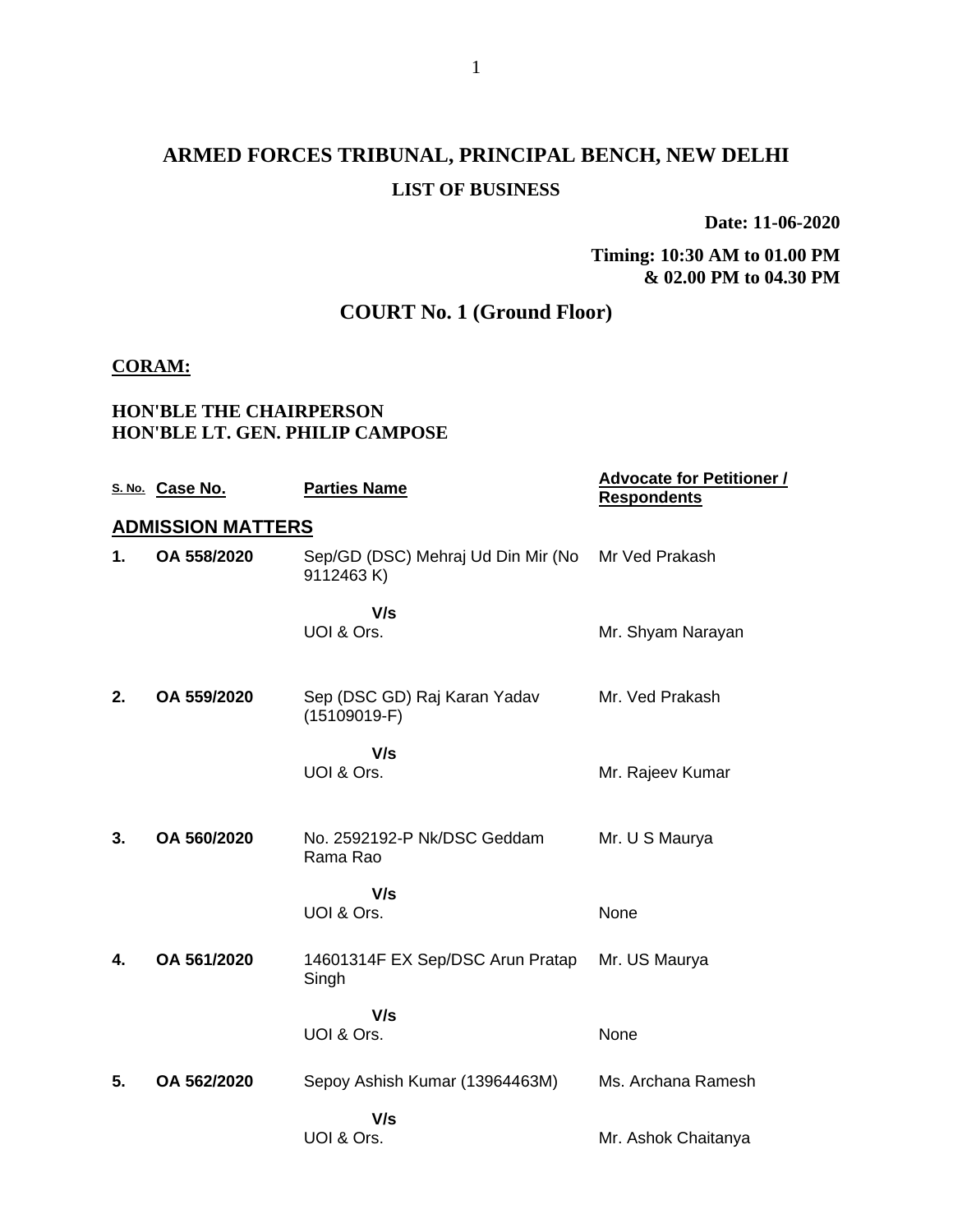**6. OA 563/2020** JC-452029L Sub Heera Singh  **V/s** UOI & Ors. Ms. Archana Ramesh Mr. Niranjan Dass **7. OA 564/2020** Hav Ram Kumar (14837849-K)  **V/s** UOI & Ors. Ms. Archana Ramesh Mr. V Pattabhi Ram **8. OA 565/2020** with MA 680/2020 Naib Subedar Laiq Ram Chauhan (JC-Ms. Archana Ramesh 341128 Y)  **V/s** UOI & Ors. Mr. D K Sabat **9. OA 566/2020** with MA 681/2020 Ex Sep Virendra Singh (Army No. 3165396)  **V/s** UOI & Ors. Ms. Archana Ramesh Mr. Waize Ali Noor **10. OA 567/2020** with MA 682/2020 No. 6910566-H Nk Chhote Singh (Retd)  **V/s** UOI & Ors. Ms. Archana Ramesh Mr. Y P Singh **11. OA 577/2020** Lt Col Neeraj Kumar (DR-10543A)  **V/s** UOI & Ors. Mr. Mohan Kumar & **Associates** None **12. OA 578/2020** Gp Capt A Jhaver (No 19566)  **V/s** UOI & Ors. Mr Ajit Kakkar & Associates None **13. OA 579/2020** Ex PO ME Bhagat Singh (No 210233 B)  **V/s** UOI & Ors. Mr Ved Prakash None **14. OA 580/2020** No 693850 Sgt Ravindra Nath Mishra (Retd)  **V/s** UOI & Ors. Mr Manoj Kr Gupta None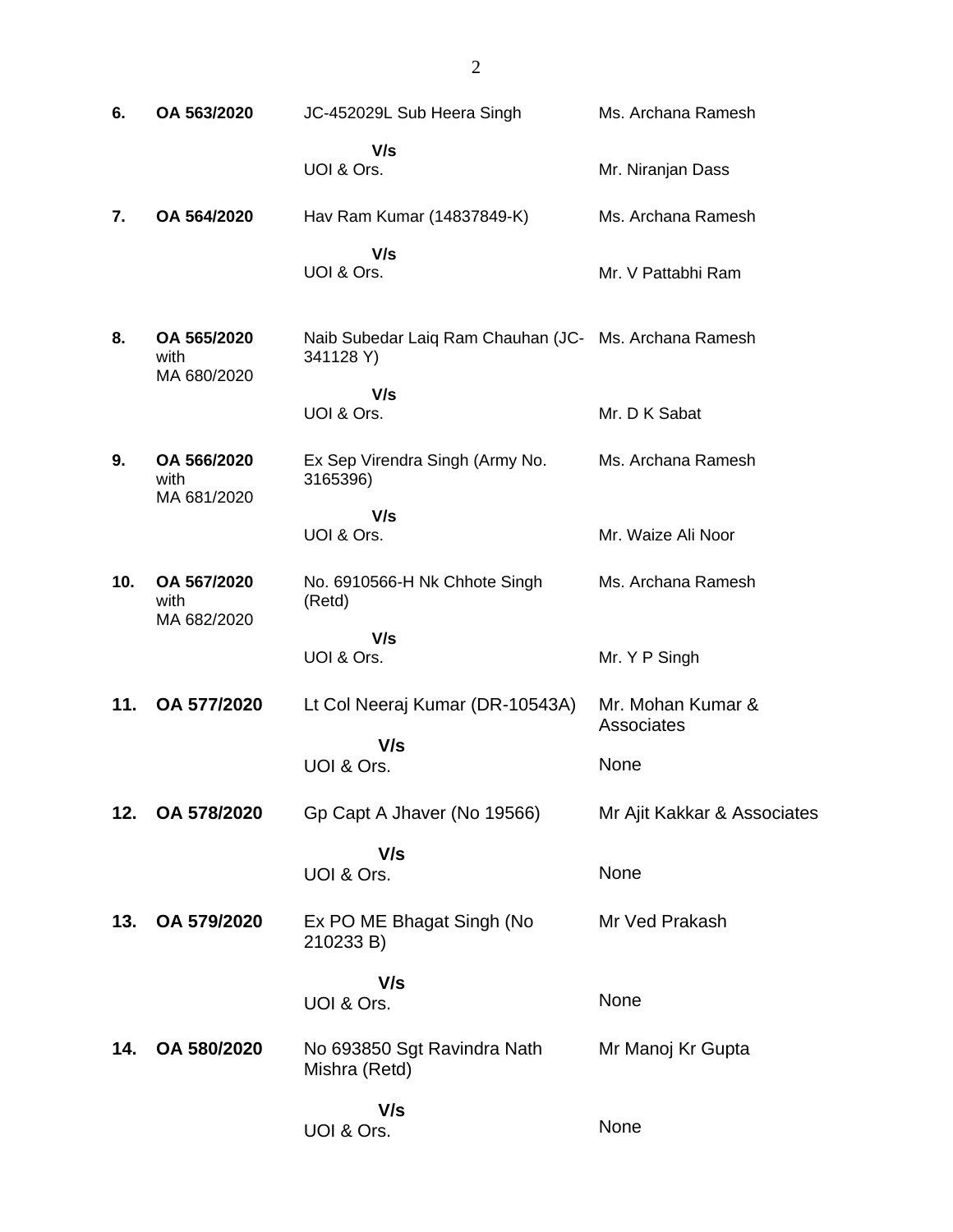| 15. | OA 581/2020                       | Ex PO EL (R) Pavan Kumar Maddi Mr Ved Prakash<br>(No 210799 R) |                                    |
|-----|-----------------------------------|----------------------------------------------------------------|------------------------------------|
|     |                                   | V/s<br>UOI & Ors.                                              | None                               |
| 16. | OA 582/2020                       | IC-83936Y Lt Ajay Kumar                                        | Mr. Ajit Kakkar & Associates       |
|     |                                   | V/s<br>UOI & Ors.                                              | None                               |
| 17. | OA 583/2020<br>with               | Mrs. T Geetanjali Patro                                        | Mr. Ajit Kakkar & Associates       |
|     | MA 712/2020                       | V/s<br>UOI & Ors.                                              | None                               |
|     | <b>MA (EXECUTION)</b>             |                                                                |                                    |
| 18. | MA 2527/2019                      | Ex Rect Hukam (No 18020360 M)                                  | Mr Ajit Kakkar                     |
|     | ın<br>OA 160/2019                 | V/s<br>UOI & Ors                                               | Mr. Satya Ranjan Swain             |
|     | <u>MA (OTHERS)</u>                |                                                                |                                    |
| 19. | MA 115/2020                       | IC-46964N Col M Yaseen                                         | Mr. S S Pandey & Associates        |
|     | ın<br>OA 1640/2018                | V/s<br>UOI & Ors.                                              | Dr. Vijendra Singh Mahndiyan       |
| 20. | MA 116/2020                       | Avm Shreesh Mohan (No 16966 G)                                 | Mr Ajit Kakkar & Associates        |
|     | ın<br>OA 1868/2018                | V/s<br>UOI & Ors                                               | Mr. Karan Singh Bhati, Sr.<br>CGSC |
| 21. | MA 118/2020<br>ın<br>OA 1651/2017 | Pardeep Kumar Ex-LA (AH)<br>(No.133410F)                       | Mr. Ajit Kakkar & Associates       |
|     |                                   | V/s<br>UOI & Ors                                               | Mr. Harish V Shankar               |
| 22. | MA 241/2020<br>in<br>OA 1619/2017 | Ex Sigman Ranbir Singh (No<br>14210175)                        | Mr Pramod Kumar Tiwari             |
|     |                                   | V/s                                                            |                                    |
|     |                                   | UOI & Ors                                                      | Mr. Y P Singh                      |
| 23. | MA 288/2020<br>in                 | Lt Col N Kanwar (NR-18542M)                                    | Mr. Anil Bakshi                    |
|     | OA 1020/2017                      | V/s<br>UOI & Ors.                                              | Mr Tarunvir Singh Khehar           |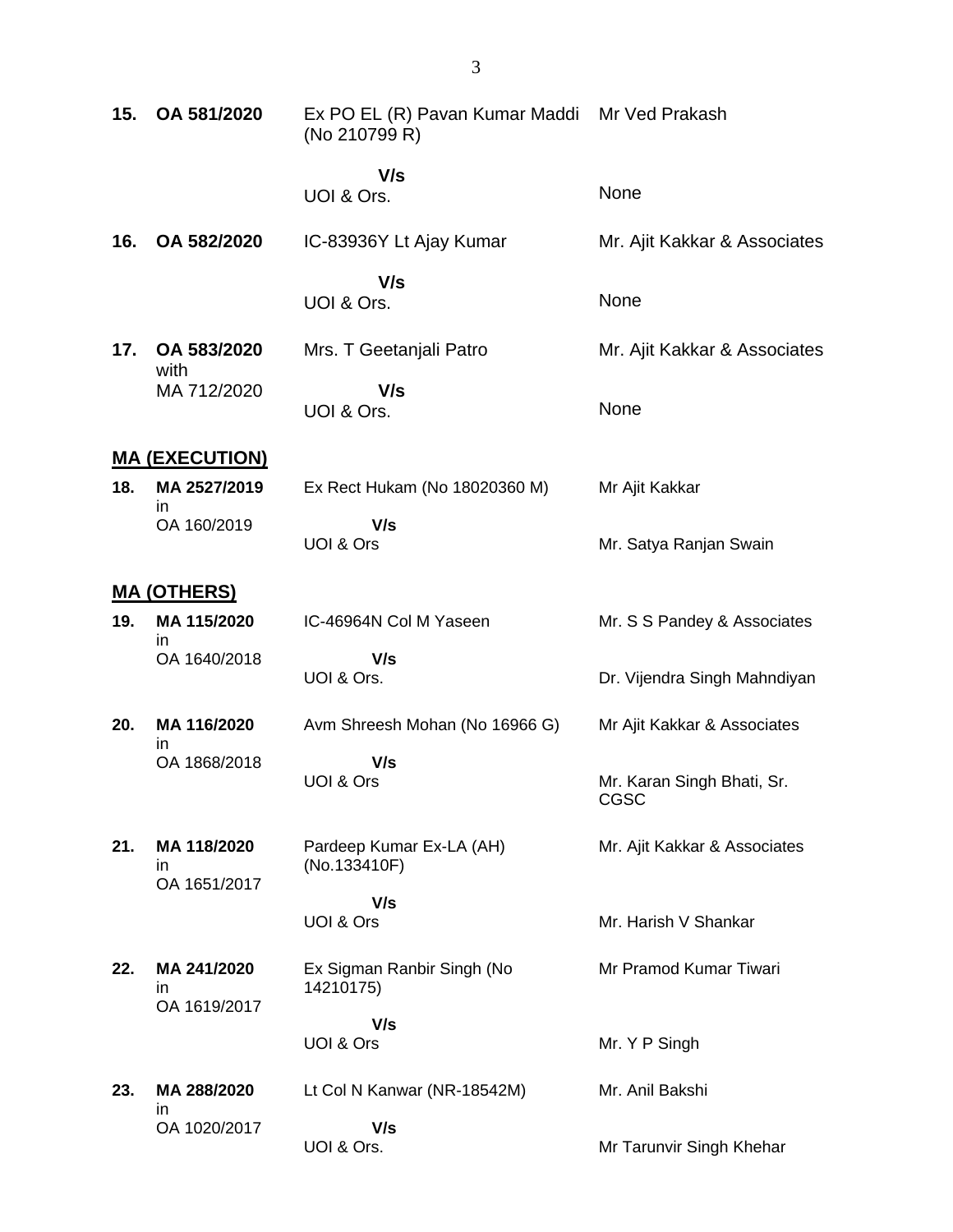**24. MA 309/2020** in OA 1339/2018 IC-49322K Col RK Singh  **V/s** UOI & Ors Mr SS Pandey & Associates Mr SD Windlesh **25. MA 348/2020** in OA 1570/2016 Ex Lt Aditya Singh Yadav ( No 52486K)  **V/s** UOI & Ors Mr Sukhjinder Singh Mr. Harish V Shankar **26. MA 372/2020** in OA 2034/2018 Col Ashish Singh (IC 53160F)  **V/s** UOI & Ors Mr Indra Sen Singh & Abhishek Singh Mr. Tarunvir Singh Khehar **27. MA 373/2020** in OA 170/2017 Lt Col D Y Sharma (IC 54059 N)  **V/s** UOI & Ors Mr Indra Sen Singh & Abhishek Singh Dr. Vijendra Singh Mahndiyan

| 28. | MA 374/2020  | IC 76204A Capt Rupak Das | Mr. S M Dalal        |
|-----|--------------|--------------------------|----------------------|
|     | OA 1452/2018 | V/s                      |                      |
|     |              | UOI & Ors                | Mr Karan Singh Bhati |

### **PLEADINGS NOT COMPLETE**

| 29. | OA 2059/2019<br>with       | JC-452215-F Nb Sub Vidya Dhar            | Ms. Archana Ramesh                   |
|-----|----------------------------|------------------------------------------|--------------------------------------|
|     | MA 2969/2019 &<br>559/2020 | V/s<br>UOI & Ors.                        | Mr. D K Sabat                        |
| 30. | OA 2402/2019               | No. 15668591-P Hav Mote Bhujung<br>Uttam | Mr. Abhishek Singh & Balbir<br>Singh |
|     |                            | V/s<br>UOI & Ors.                        | Mr. Niranjan Das                     |
| 31. | OA 436/2020                | JWO Surendra Singh (700308-T)            | Mr. Anil Srivastava & Associates     |
|     |                            | V/s<br>UOI & Ors.                        | Mr. Y P Singh                        |

4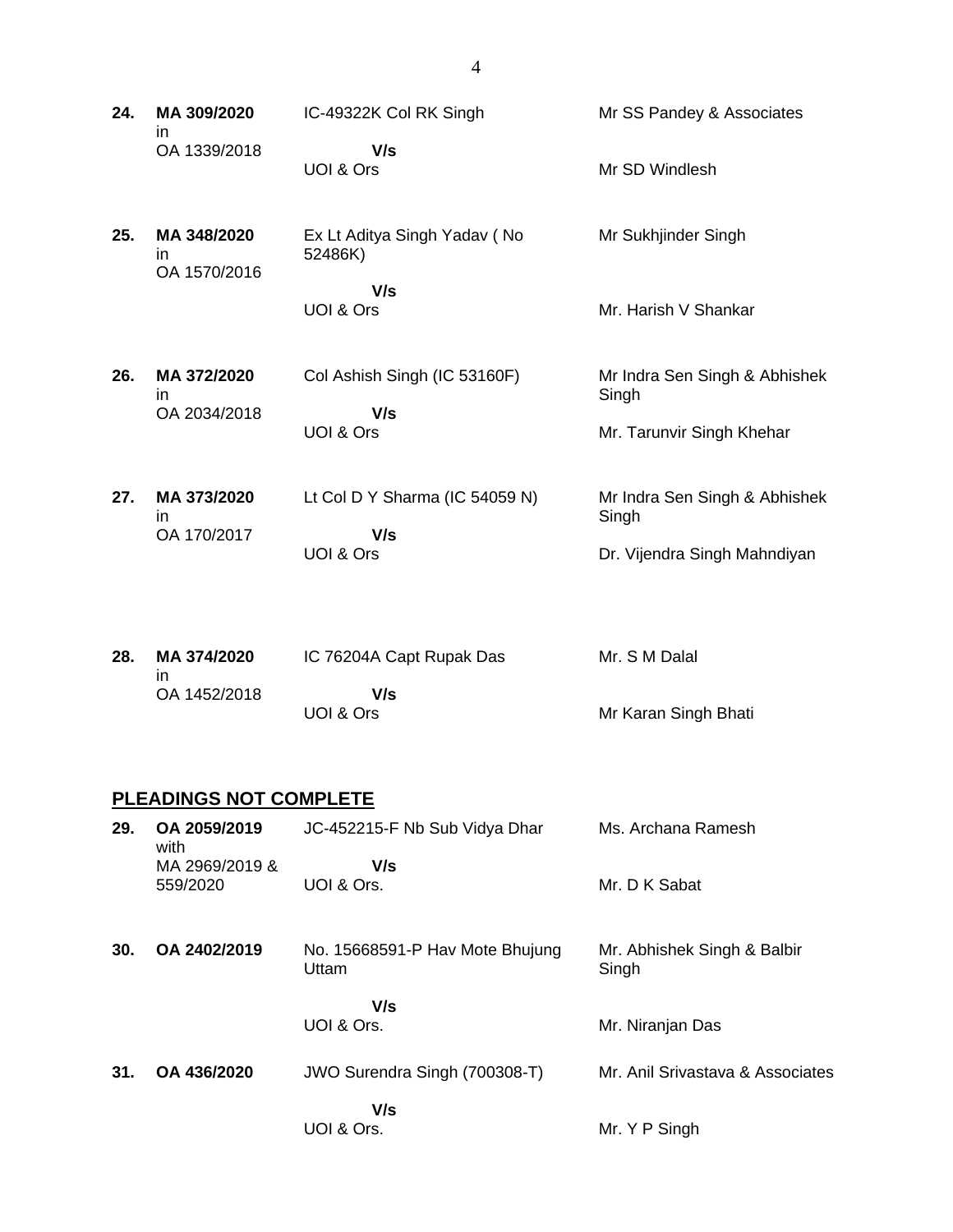# **PLEADINGS COMPLETE**

# **DATES WILL BE GIVEN BY THE TRIBUNAL OFFICER - ORDERS WILL BE UPLOADED ON THE WEBSITE**

| 32. | OA 76/2015   | Capt. Ayyanar Muralidhar                                               | Mr. Sukhjinder Singh                                   |
|-----|--------------|------------------------------------------------------------------------|--------------------------------------------------------|
|     |              | V/s<br>UOI & Ors.                                                      | Mr Karan Singh Bhati, Sr CGSC<br>with Mr Shyam Narayan |
| 33. | OA 1163/2019 | Nb Sub (Clk SD) Mukesh Kumar (JC<br>812391 K)                          | Mr Indra Sen Singh & Abhishek<br>Singh                 |
|     |              | V/s<br>UOI & Ors.                                                      | Mr. Neeraj, Sr. CGSC                                   |
| 34. | OA 2403/2019 | Sigman Shanasshi Salia (No 15704012 Mr Abhishek Singh and Balbir<br>L) | Singh                                                  |
|     |              | V/s<br>UOI & Ors.                                                      | Mr. D K Sabat                                          |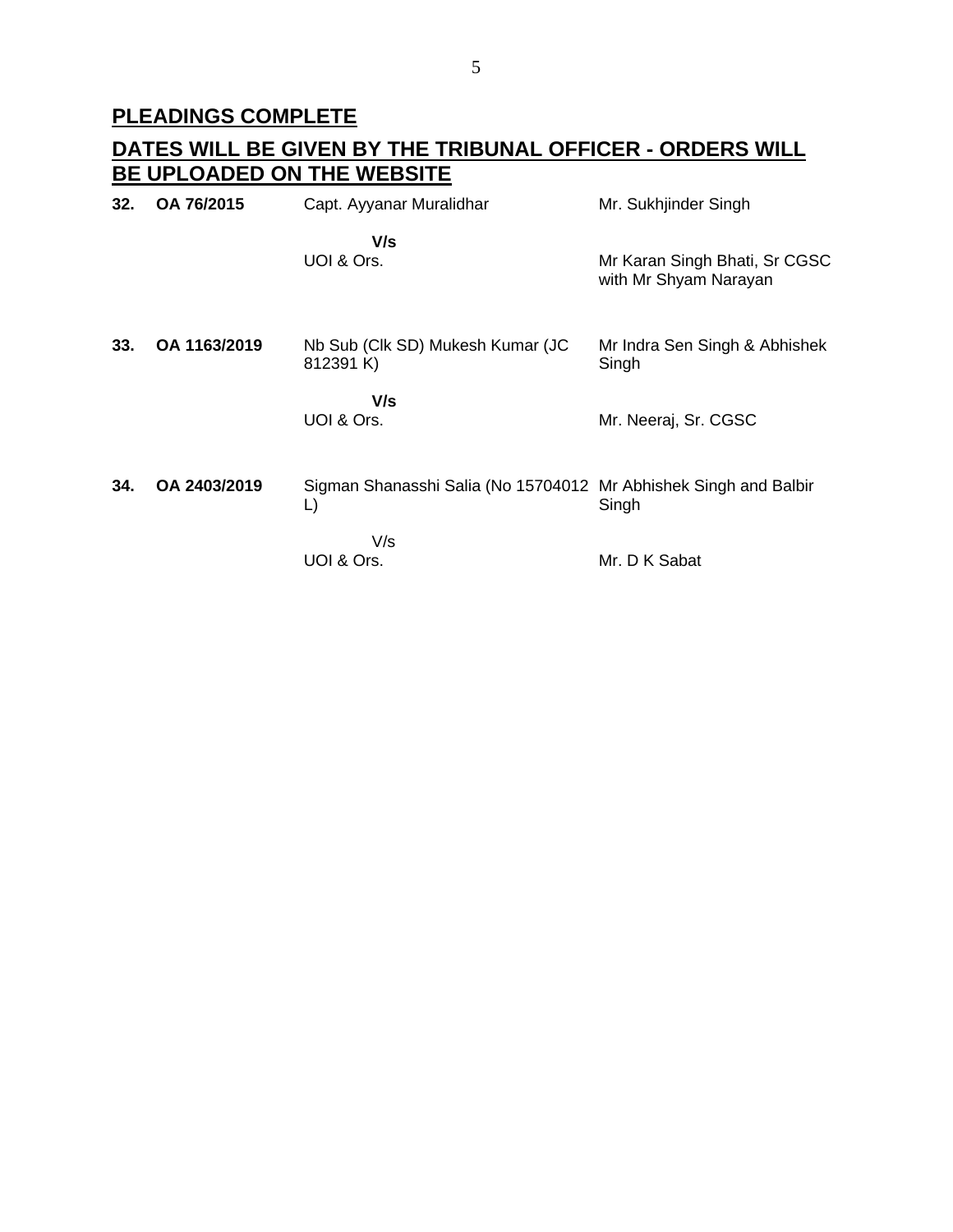**Date: 11-06-2020**

**Timing: 10:30 AM to 01.00 PM & 02.00 PM to 04.30 PM**

# **COURT No. 2 (Ground Floor)**

### **THIS BENCH WILL NOT ASSEMBLE TODAY**

#### **CORAM:**

### **HON'BLE ADMINISTRATIVE MEMBER NOT AVAILABLE HON'BLE AIR MARSHAL B.B.P. SINHA**

|    | S. No. Case No.                        | <b>Parties Name</b>                                       | <u><b>Advocate for Petitioner /</b></u><br><b>Respondents</b> |
|----|----------------------------------------|-----------------------------------------------------------|---------------------------------------------------------------|
|    | <b>ADMISSION MATTERS</b>               |                                                           |                                                               |
| 1. | OA 1691/2018<br>with<br>MA 1841/2018 & | Sub Maj/Hony Capt Ram Singh (Retd)<br>(JC 114195W) & Ors. | Mr Umesh Sharma                                               |
|    | 1842/2018                              | V/s<br>UOI & Ors.                                         | Mr. V Pattabhi Ram                                            |
| 2. | OA 408/2020                            | Ex Gnr Vinod Kumar (No 15122477 W) Mr SM Dalal            |                                                               |
|    |                                        | V/s<br>UOI & Ors.                                         | Mr. Rajesh Kumar Das                                          |
|    | <b>MA (EXECUTION)</b>                  |                                                           |                                                               |
| 3. | MA 1407/2019<br>ın                     | Wg Cdr R Sangwan (27743-K)                                | Mr. Ajit Kakkar                                               |
|    | OA 569/2019                            | V/s<br>UOI & Ors.                                         | Mr. Harish V Shankar                                          |
| 4. | MA 1650/2019<br>in<br>OA 1275/2018     | Ex Hav (Hony Nb Sub) Ram Lal Singh<br>Jat (No 13879337 H) | Mr JP Sharma & Associates                                     |
|    |                                        | V/s<br>UOI & Ors.                                         | Mr Arvind Patel                                               |
|    | <b>PLEADINGS NOT COMPLETE</b>          |                                                           |                                                               |
| 5  | OA 1073/2018<br>with<br>MA 954/2018    | Ex JWO Ajay Kumar (680121-N) &<br>Ors.                    | Mr. Praveen Kumar                                             |
|    |                                        | V/s                                                       |                                                               |
|    |                                        | UOI & Ors.                                                | Dr Vijendra Singh Mahndiyan                                   |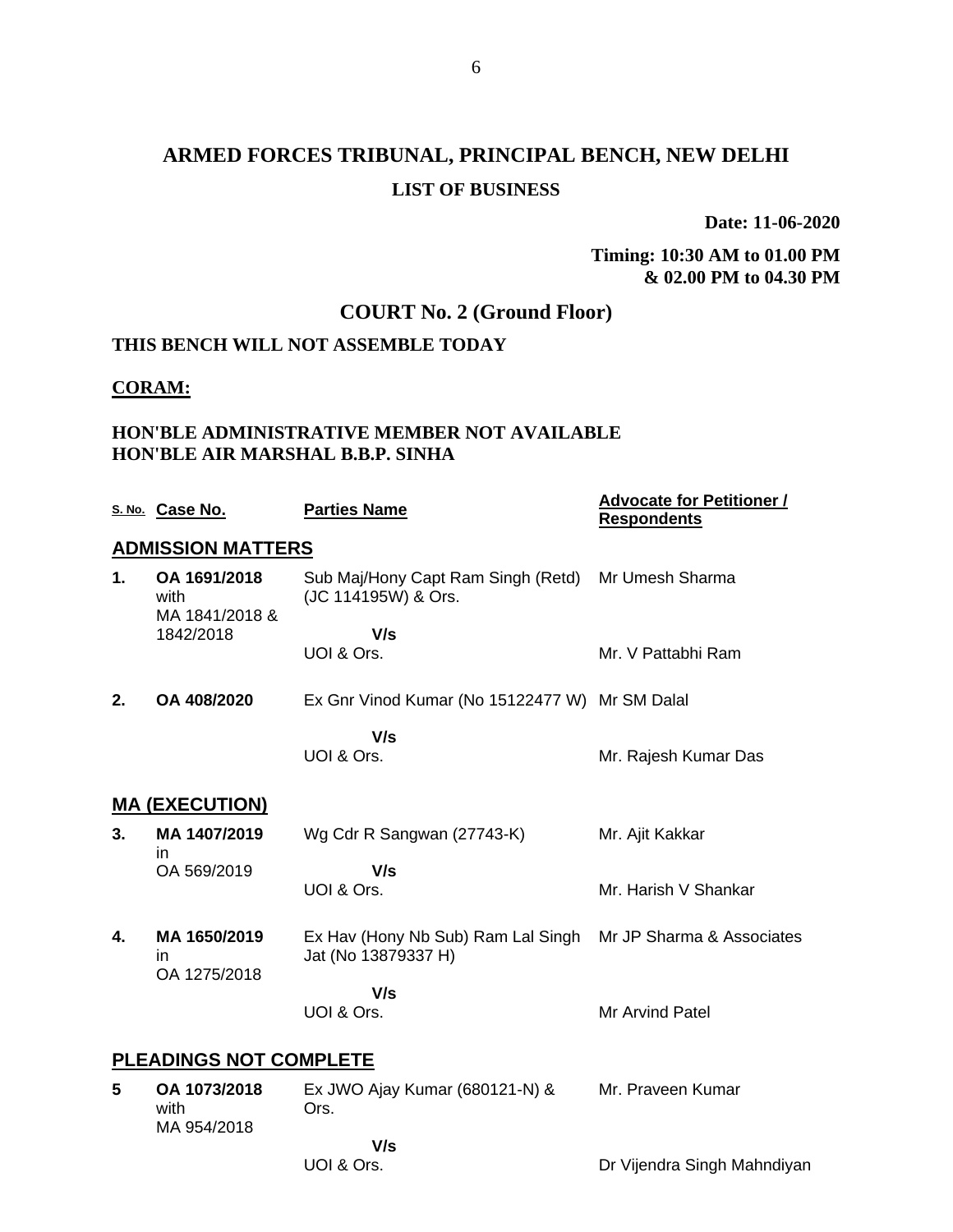**6. OA 1704/2018** with MA 1845/2018 No 14238084H Ex Nk Om Kumar  **V/s** UOI & Ors. Mr. VS Kadian Mr. V Pattabhi Ram **7. OA 466/2019** with MA 1026/2019 Ex JWO Sudhir Kumar (NO 684548L)  **V/s** UOI & Ors. Mr Praveen Kumar Mr. Niranjana Das **8. OA 1162/2019** Ex Sgt Vimal Kumar Singh (No 742271)  **V/s** UOI & Ors. Mr Baljeet Singh Mr Anil Gautam **9. OA 1168/2019** with MA 1914/2019 Ex JWO Shekhar Bandopadhyay (677172-K)  **V/s** UOI & Ors. Mr. Ajit Kakkar & Associates Mr SD Windlesh

### **PLEADINGS COMPLETE**

### **DATES WILL BE GIVEN BY THE TRIBUNAL OFFICER - ORDERS WILL BE UPLOADED ON THE WEBSITE**

| 10. | OA (Appeal)<br>25/2010                               | Ex. Nk. Clk Netrapal Singh                     | Mr. N. L. Bareja                             |
|-----|------------------------------------------------------|------------------------------------------------|----------------------------------------------|
|     |                                                      | V/s<br>UOI & Ors.                              | Mr VS Tomar                                  |
| 11. | OA 599/2017<br>with<br>MA 1302/2019,                 | Hony Sub Maj Prithi Singh (Retd) &<br>Ors.     | Mr Anil Srivastava & Associates              |
|     | 1303/2019,<br>1304/2019,<br>1447/2019 &<br>1571/2019 | V/s<br>UOI & Ors.                              | Ms Jyotsana Kaushik                          |
| 12. | OA 1355/2017                                         | Nk Sapan Thapa                                 | Ms. Sangeeta Tomar                           |
|     |                                                      | V/s<br>UOI & Ors.                              | Mr Rajesh Kumar Das                          |
| 13. | OA 1905/2017                                         | No. 6390528A Ex Hav Clk (SD)<br>Joginder Singh | Ms. Sangeeta Tomar & Mr Manoj<br>Kumar Gupta |
|     |                                                      | V/s<br>UOI & Ors.                              | Dr Vijendra Singh Mahndiyan                  |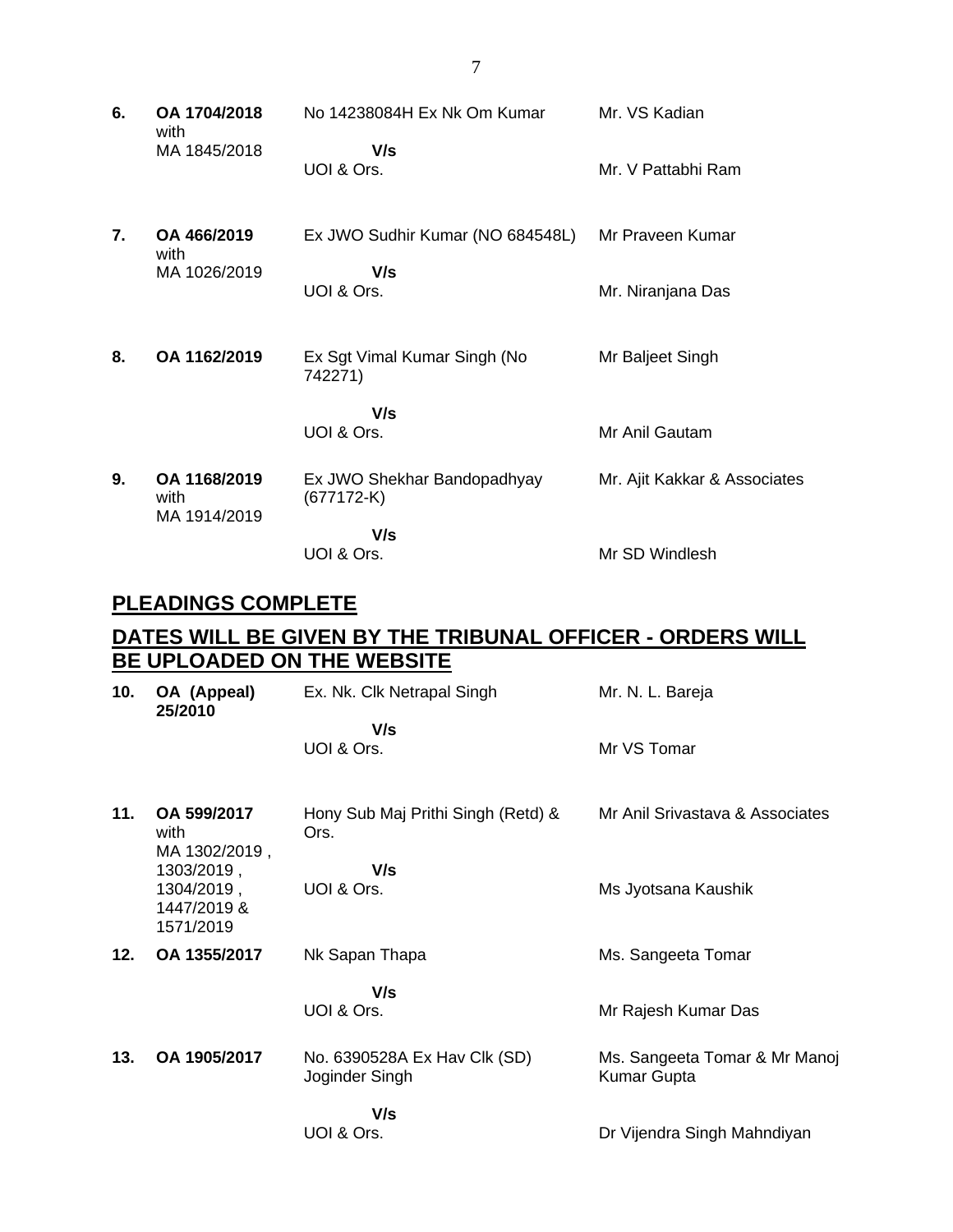#### **WITH**

| 14. | OA 1977/2018<br>(OA 781/2014)<br>(RB, Jammu) | Ex Hav Clk (GD) Joginder Singh (No<br>6390528A) | Ms. Sangeeta Tomar and Mr<br>Manoj Kumar Gupta |
|-----|----------------------------------------------|-------------------------------------------------|------------------------------------------------|
|     |                                              | V/s                                             |                                                |
|     |                                              | UOI & Ors.                                      | Dr. Vijendra Singh Mahndiyan                   |
| 15. | OA 195/2019<br>with                          | EX Sub Vikram Singh (JC 530576P)                | Mr OS Punia                                    |
|     | MA 613/2019                                  | V/s                                             |                                                |
|     |                                              | UOI & Ors.                                      | Mr. Satya Ranjan Swain                         |
|     |                                              |                                                 |                                                |
| 16. | OA 595/2019<br>with                          | SL-4236M Lt Col Thomas PS (Retd)                | Mr. IS Yadav                                   |
|     | MA 1166/2019                                 | V/s                                             |                                                |
|     |                                              | UOI & Ors.                                      | Dr. Vijendra Singh Mahndiyan                   |

# **THIS BENCH WILL NOT ASSEMBLE TODAY**

### **CORAM: HON'BLE ADMINISTRATIVE MEMBER NOT AVAILABLE HON'BLE LT. GEN. PHILIP CAMPOSE**

| <u>S. No.</u> | Case No.                                   | <b>Parties Name</b>                      | <b>Advocate for Petitioner /</b><br><b>Respondents</b> |
|---------------|--------------------------------------------|------------------------------------------|--------------------------------------------------------|
| 1.            | OA (Appeal)<br>1978/2019<br>with MA        | Ex Sep Surendra Singh<br>(No.149367752M) | Mr. Ajit Kakkar                                        |
|               | 2854/2019                                  | V/s                                      |                                                        |
|               | with<br>OA (Appeal)<br>1/2019 (RB, Jaipur) | UOI & Ors.                               | Mr Shyam Narayan                                       |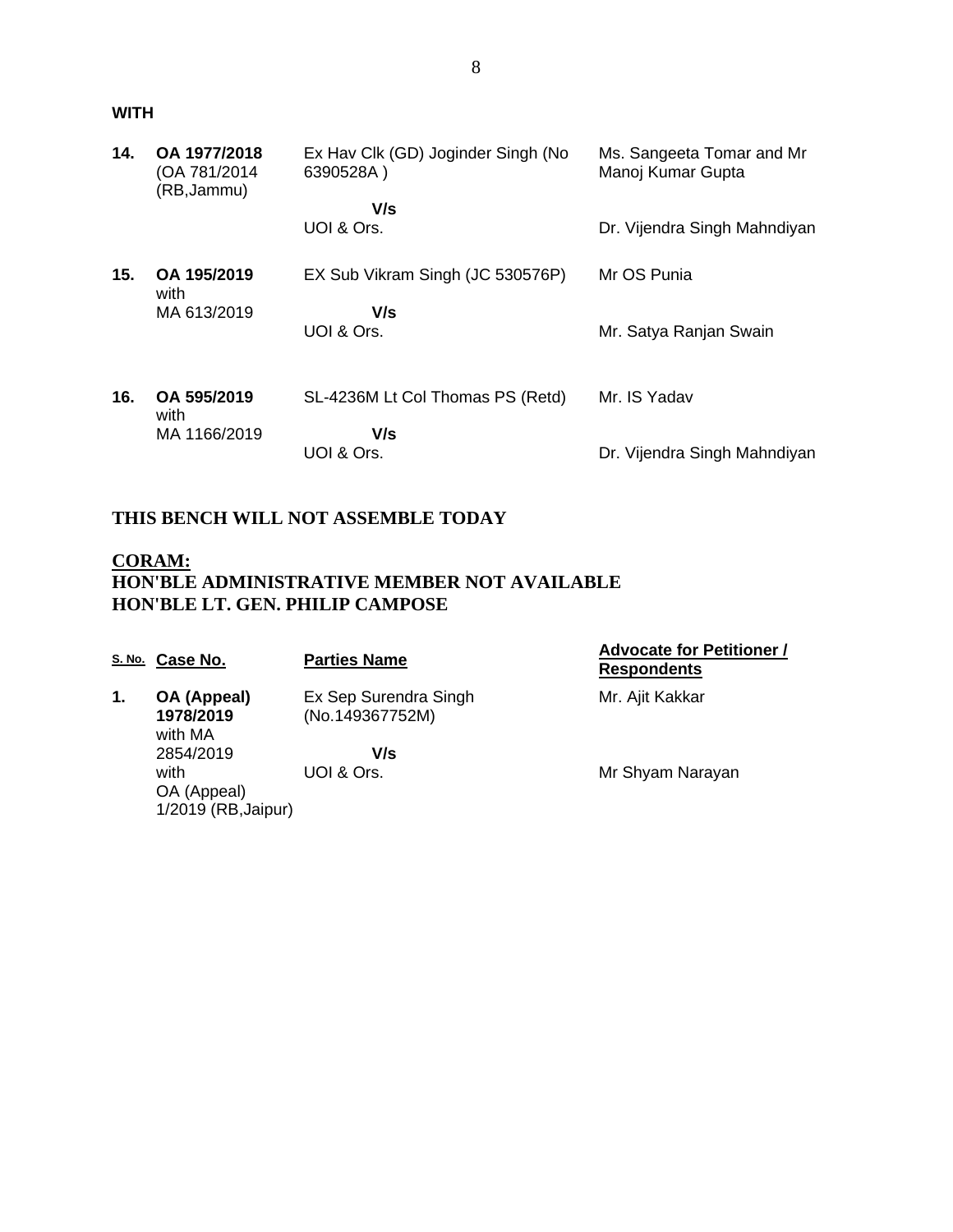# **ARMED FORCES TRIBUNAL, PRINCIPAL BENCH, NEW DELHI LIST OF BUSINESS**

**Date: 11-06-2020**

**Timing: 11:00 AM**

## **PRINCIPAL REGISTRAR COURT**

|    | S. No. Case No.                       | <b>Parties Name</b>                                             | <b>Advocate for Petitioner /</b><br><b>Respondents</b>          |
|----|---------------------------------------|-----------------------------------------------------------------|-----------------------------------------------------------------|
|    | <b>For Appearance/Direction</b>       |                                                                 |                                                                 |
| 1. | OA 450/2019                           | Brig ST Rangarajan (Retd) (IC 24672<br>L)                       | Mr Balaji Subramanian & Ishani<br>Banerjee                      |
|    |                                       | V/s<br>UOI & Ors.                                               | Mr. Karan Singh Bhati, Sr.<br><b>CGSC</b>                       |
| 2. | OA 770/2019<br>with<br>MA 1372/2019   | Ms Preeti Lohchub Widow of IC<br>47763F Late Maj Sanjay Lohchub | Mr Chaitanya Agarwal                                            |
|    |                                       | V/s<br>UOI & Ors.                                               | Mr. Shyam Narayan for R 1-3 &<br>Mr Pratap Chandra Rana for R-4 |
| 3. | OA 788/2019                           | IC-48232W Col Aseem Tandon (Retd) Ms Neela Gokhale              |                                                                 |
|    |                                       | V/s<br>UOI & Ors.                                               | Mr. K K Tyagi                                                   |
| 4. | OA 796/2019<br>with                   | No. 01867-T Cmde P Jaypal (Retd.)                               | Mr. Sukhjinder Singh                                            |
|    | MA 1418/2019                          | V/s<br>UOI & Ors.                                               | Mr KK Tyagi                                                     |
| 5. | OA 803/2019<br>with                   | JC-558660L Ex Sub Bhagwan Singh                                 | Mr. VS Kadian                                                   |
|    | MA 1423/2019                          | V/s<br>UOI & Ors.                                               | Mr Avdhesh KumarSingh                                           |
| 6. | OA 873/2019<br>with<br>MA 1522/2019 & | Ex JWO Vinod Kumar Agnihotri (No<br>695516 R)                   | Mr Praveen Kumar                                                |
|    | 496/2020                              | V/s<br>UOI & Ors.                                               | Dr. Vijendra Singh Mahndiyan                                    |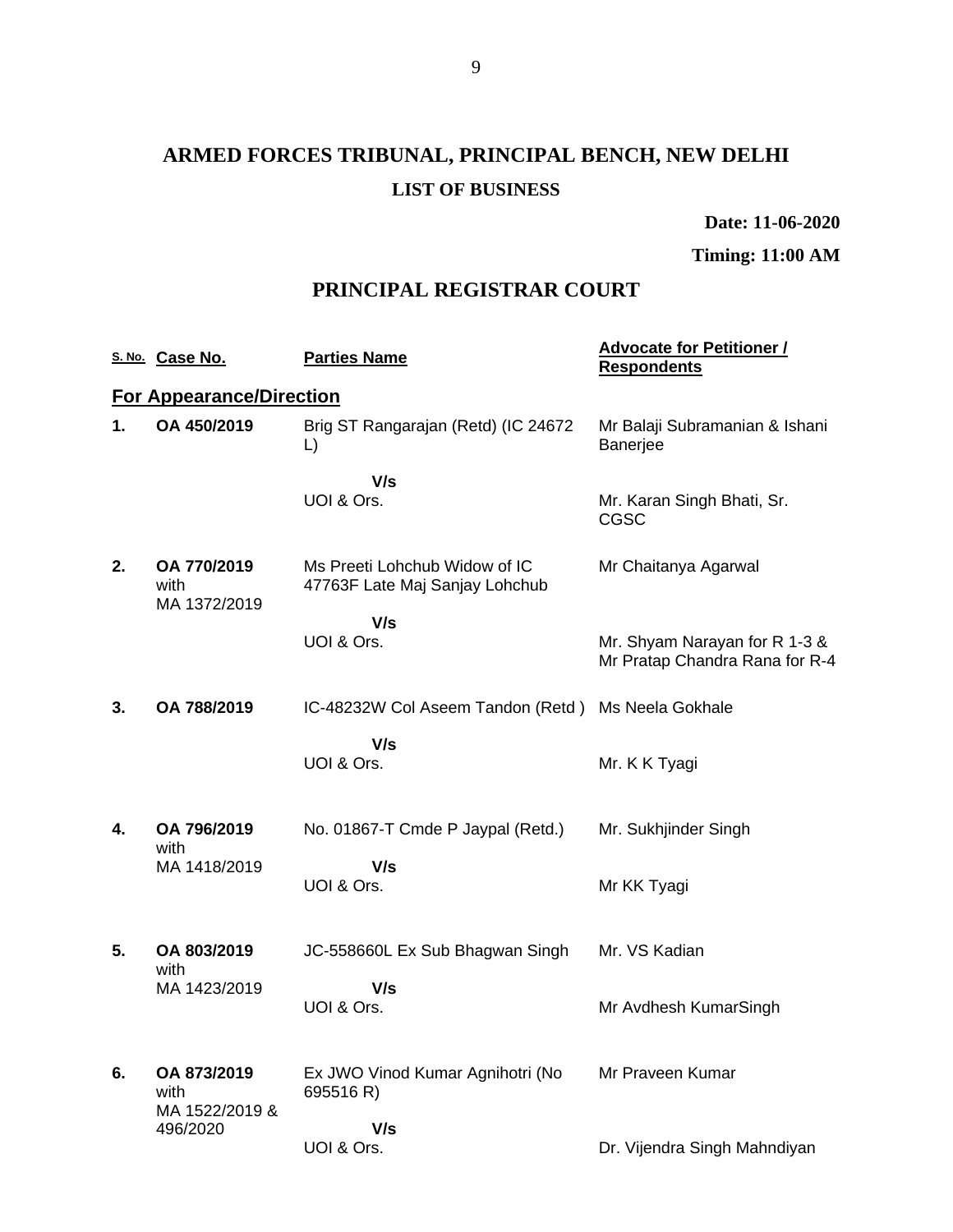| 7.  | OA 876/2019                            | Cdr NK Bhuri (Retd) (No 02735 R)              | Mr Virender Singh Kadian               |
|-----|----------------------------------------|-----------------------------------------------|----------------------------------------|
|     |                                        | V/s<br>UOI & Ors.                             | None                                   |
| 8.  | OA 986/2019<br>with<br>MA 1648/2019    | Ex WO Jagabandhu Nayak (No<br>647006N)        | Mr. Ajit Kakkar & Associates           |
|     |                                        | V/s<br>UOI & Ors.                             | Mr. S D Windlesh                       |
| 9.  | OA 987/2019<br>with<br>MA 1649/2019    | Brig Ganapathy Rajaram (Retd) (IC<br>35422 K) | Mr Ajay Yadav                          |
|     |                                        | V/s<br>UOI & Ors.                             | Mr. Satya Ranjan Swain                 |
| 10. | OA 990/2019                            | Brig Jagdeep Singh Mann (Retd) (IC<br>39978L) | Mr Indra Sen Singh & Abhishek<br>Singh |
|     |                                        | V/s<br>UOI & Ors.                             | Mr. Neeraj Kumar Sr. CGSC              |
| 11. | OA 991/2019                            | Ex Sgt SK Sharma (No 743125 B)                | Mr Ajit Kakkar & Associates            |
|     |                                        | V/s<br>UOI & Ors.                             | Mr. V S Tomar                          |
| 12. | OA 992/2019                            | Cdr KK Kshirsagar (Retd) (No<br>86370W)       | Mr. Shakti Chand Jaidwal               |
|     |                                        | V/s<br>UOI & Ors.                             | Dr. Vijendra Singh Mahndiyan           |
| 13. | OA 1004/2019<br>with<br>MA 1674/2019 & | No 3179280P Ex Sep Chandra Veer<br>Verma      | Mr. AK Tyagi                           |
|     | 511/2020                               | V/s<br>UOI & Ors.                             | Ms. Jyotsna Kaushik                    |
| 14. | OA 1007/2019<br>with                   | Air Cmde KR Bali (Retd) (No 9582 K)           | Mr Virender Singh Kadian               |
|     | MA 1680/2019                           | V/s<br>UOI & Ors.                             | Mr. Tarunvir Singh Khehar              |
| 15. | OA 1009/2019<br>with                   | No 8004409 Ex Sep Sis Ram                     | Mr. VS Kadian                          |
|     | MA 1682/2019                           | V/s<br>UOI & Ors.                             | Mr. Harish V Shankar                   |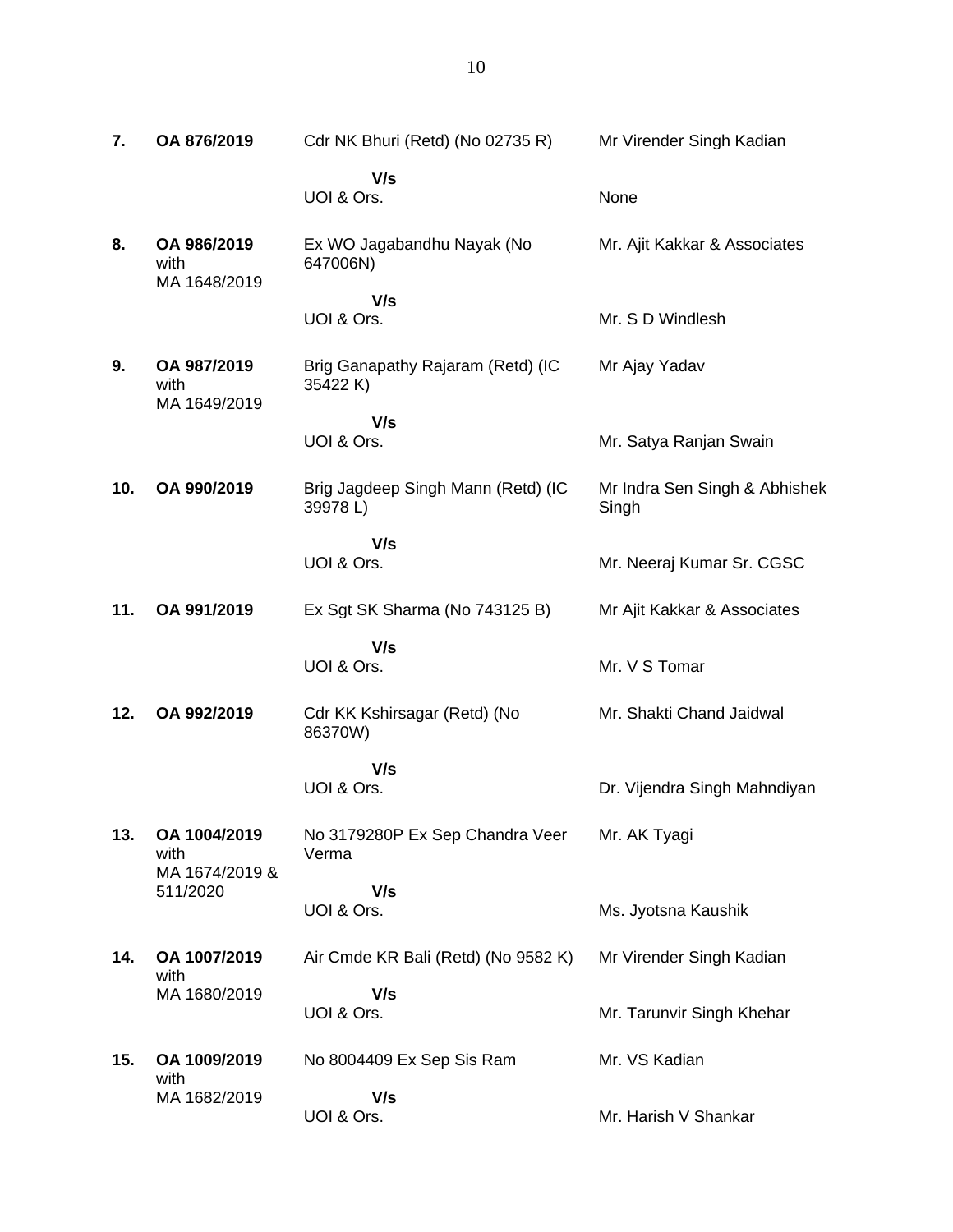| 16. | OA 1011/2019<br>with                 | Lt Cdr JP Chadda (Retd) (No 87549Z)                                      | Mr. Ajai Bhalla           |
|-----|--------------------------------------|--------------------------------------------------------------------------|---------------------------|
|     | MA 1683/2019                         | V/s<br>UOI & Ors.                                                        | Mr. Harish V Shankar      |
| 17. | OA 1014/2019                         | Avm Sanjay Agarwal AE(L) (Retd) (No<br>17420)                            | Mr Virender Singh Kadian  |
|     |                                      | V/s<br>UOI & Ors.                                                        | Mr. Y P Singh             |
| 18. | OA 1116/2019<br>with                 | No. 2993050-X Hav Afsar Ahmad<br>(Retd.)                                 | Mr. Virender Singh Kadian |
|     | MA 1809/2019                         | V/s<br>UOI & Ors.                                                        | Mr. Harish V Shankar      |
| 19. | OA 1118/2019<br>with<br>MA 1810/2019 | Col HS Jha (Re-employed) (IC 40313<br>F)                                 | Mr SS Pandey & Associates |
|     |                                      | V/s<br>UOI & Ors.                                                        | Mr. Rajeev Kumar          |
| 20. | OA 1241/2019                         | Ex PO A (MET) Paraduman Kumar<br>Bharti (NO 136767K)                     | Mr. Ved Prakash           |
|     |                                      | V/s<br>UOI & Ors.                                                        | Mr Avdhesh Kumar Singh    |
| 21. | OA 1305/2019<br>with<br>MA 2043/2019 | Ex MACP Hav Nitin Sakha (No<br>5850788 P)                                | Mr Praveen Kumar          |
|     |                                      | V/s<br>UOI & Ors.                                                        | Mr. J S Yadav             |
| 22. | OA 1320/2019<br>with<br>MA 2057/2019 | Sowar Manoj Singh Bhadauriya (Retd) Ms Archana Ramesh<br>(No 15478287 P) |                           |
|     |                                      | V/s<br>UOI & Ors.                                                        | Mr. Prabodh Kumar         |
| 23. | OA 1383/2019<br>with<br>MA 2121/2019 | Lt Col Harbans Singh (Retd) (IC 15593 Mr JP Sharma & Associates<br>P)    |                           |
|     |                                      | V/s                                                                      | Mr. V S Tomar             |
|     |                                      | UOI & Ors.                                                               |                           |
| 24. | OA 1394/2019                         | Wg Cdr Rayachoti Purandar (Retd) (No Mr. Baljeet Singh<br>25022)         |                           |

11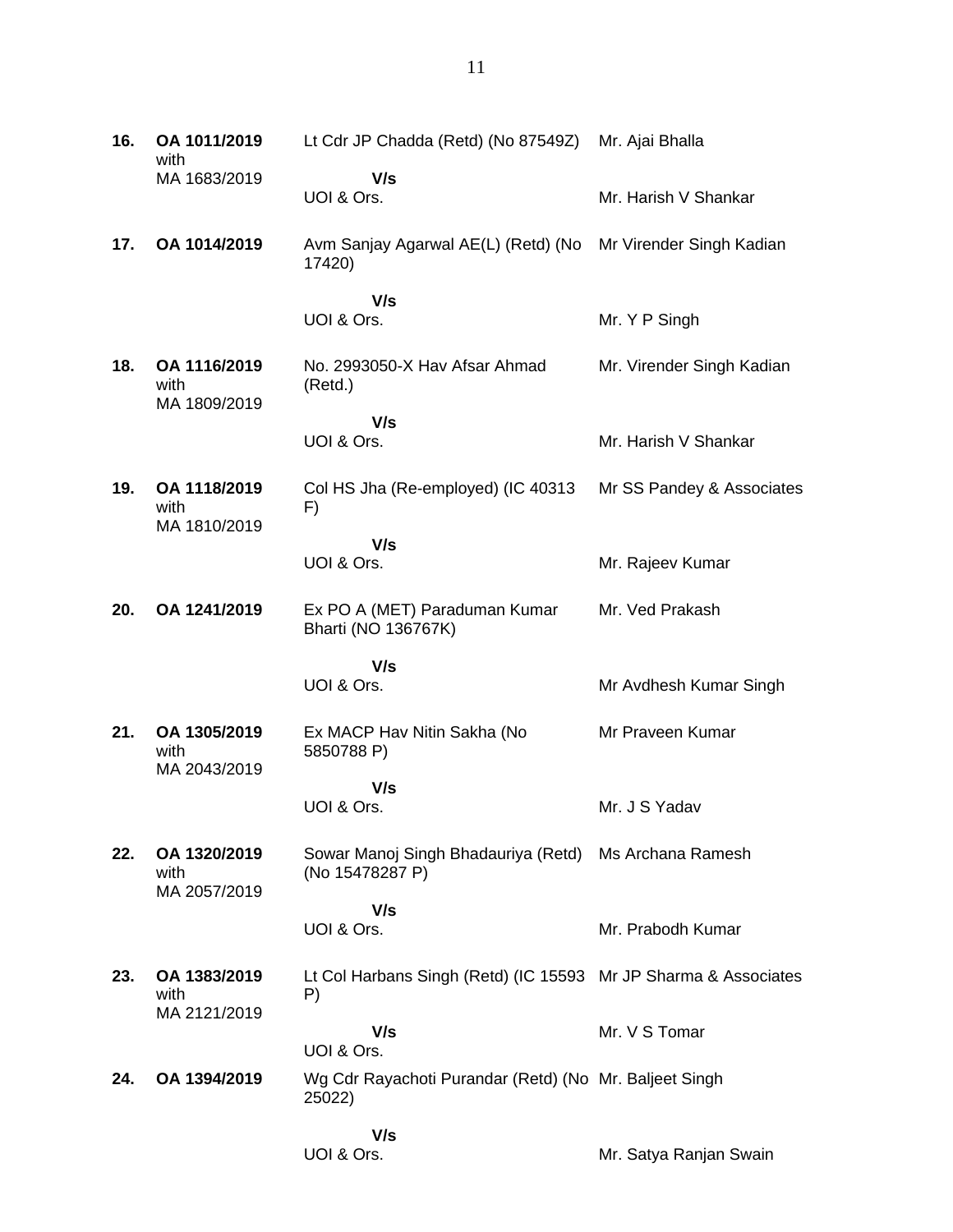| 25. | OA 1395/2019                         | No. 4549547-N Ex Nk Narendar Singh                 | Mr. Virender Singh Kadian                 |
|-----|--------------------------------------|----------------------------------------------------|-------------------------------------------|
|     |                                      | V/s<br>UOI & Ors.                                  | Mr. Karan Singh Bhati, Sr.<br><b>CGSC</b> |
| 26. | OA 1396/2019                         | No. 672487 MWO Satyendra Kr Tiwari<br>(Retd.)      | Mr. Manoj Kr Gupta                        |
|     |                                      | V/s<br>UOI & Ors.                                  | Mr. Satya Ranjan Swain                    |
| 27. | OA 1401/2019<br>with<br>MA 2154/2019 | No. 6888769-K Ex Hav (Hony Nb Sub)<br>Drona Charya | Mr. Ved Prakash                           |
|     |                                      | V/s<br>UOI & Ors.                                  | Mr. Shyam Narayan                         |
| 28. | OA 1402/2019<br>with<br>MA 2155/2019 | Ex HFL Jai Narayan Katiyar (No<br>652170F)         | Mr. Ved Prakash                           |
|     |                                      | V/s<br>UOI & Ors.                                  | Mr. Harish V Shankar                      |
| 29. | OA 1403/2019<br>with                 | No 761883B Ex Sgt Manoj Kumar                      | Mr. VS Kadian                             |
|     | MA 2156/2019                         | V/s<br>UOI & Ors.                                  | Ms. Jyotsna Kaushik                       |
| 30. | OA 1492/2019<br>with<br>MA 2412/2019 | Asha Sinha W/o Late Wg Cdr SK<br>Sinha (No 23069)  | Mr Gyanendra Kumar & Smt<br>Vijaya Singh  |
|     |                                      | V/s<br>UOI & Ors.                                  | Mr. Anil Gautam                           |
| 31. | OA 1575/2019                         | Ex SGT (ACP) Nagendra Yadav (No<br>720301)         | Mr Baljeet Singh                          |
|     |                                      | V/s<br>UOI & Ors.                                  | Mr. K K Tyagi                             |
| 32. | OA 1576/2019                         | No. 771229-G Sgt Pawan Kumar<br>(Retd.)            | Mr. Manoj Kr Gupta                        |
|     |                                      | V/s<br>UOI & Ors.                                  | Mr. Arvind Kumar                          |
| 33. | OA 1687/2019<br>with                 | Ex Sgt Shree Pal Singh (No 730857G)                | Mr Praveen Kumar                          |
|     | MA 2617/2019                         | V/s<br>UOI & Ors.                                  | Mr. Prabodh Kumar                         |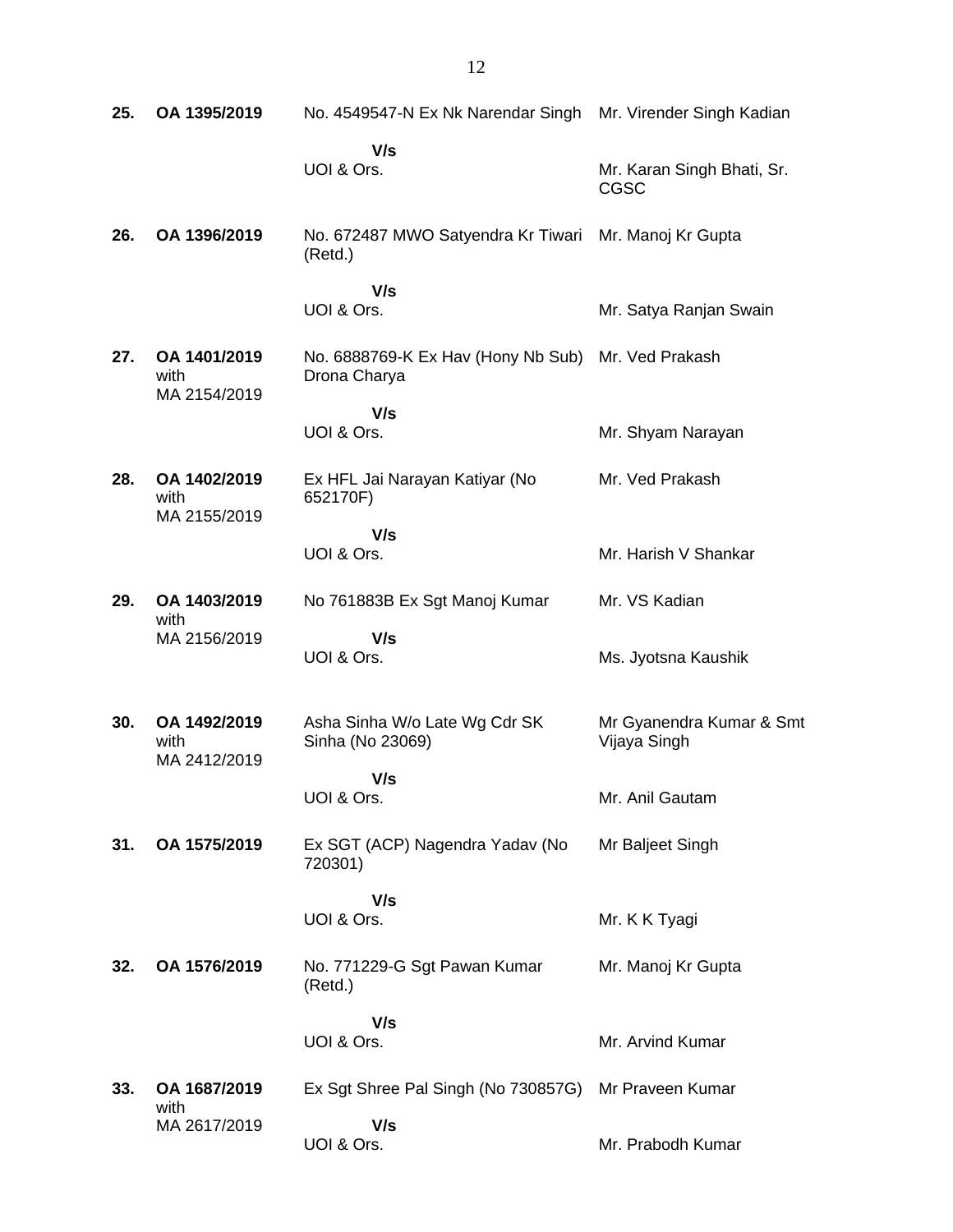| 34. | OA 1714/2019<br>with                 | Ex Sgt Prabhat Ranjan (No 777480 S) Mr Virender Singh Kadian |                                  |
|-----|--------------------------------------|--------------------------------------------------------------|----------------------------------|
|     | MA 2650/2019                         | V/s<br>UOI & Ors.                                            | Mr. Anil Gautam                  |
| 35. | OA 1915/2019                         | IC-75947W Maj Saket Puri                                     | Mr. Gurbaksh Singh               |
|     |                                      | V/s<br>UOI & Ors.                                            | None                             |
| 36. | OA 2116/2019<br>with                 | Ex Sgt Aman (No 724372 F)                                    | Mr Randhir Singh Kalkal          |
|     | MA 3003/2019                         | V/s<br>UOI & Ors.                                            | Ms. Suman Chauhan                |
| 37. | OA 2119/2019<br>with                 | Ex Sgt Virendra Kumar (No 702985)                            | Mr Subhash Chand Tomar           |
|     | MA 3006/2019                         | V/s<br>UOI & Ors.                                            | Mr. Neeraj, Sr. CGSC             |
| 38. | OA 2120/2019                         | JC-268833M Sub (Hony Lt) Braham<br>Prakash (Retd.)           | Mr. S S Pandey & Associates      |
|     |                                      | V/s<br>UOI & Ors.                                            | Mr. Anil Gautam                  |
| 39. | OA 2129/2019                         | Ex Hav Gadade Sunil Vithoba (No<br>6934756N)                 | Mr OS Punia                      |
|     |                                      | V/s<br>UOI & Ors.                                            | Mr. Satya Ranjan Swain           |
| 40. | OA 2131/2019<br>with<br>MA 3007/2019 | No. 14230038-Y Nk (TS) Pirthi Singh<br>Pathania (Retd.)      | Mr. Anil Srivastava & Associates |
|     |                                      | V/s<br>UOI & Ors.                                            | Mr. V Pattabhi Ram               |
| 41. | OA 2132/2019<br>with<br>MA 3008/2019 | No. 646065-N Ex HFL Shubh Narain<br>Upadhyay                 | Mr. Virender Singh Kadian        |
|     |                                      | V/s<br>UOI & Ors.                                            | Mr. Arvind Patel                 |
| 42. | OA 2133/2019<br>with<br>MA 3009/2019 | No 721585A Ex JWO Vijay Shankar<br>Choubey                   | Mr. Virender Singh Kadian        |
|     |                                      | V/s<br>UOI & Ors.                                            | Mr. Tarunvir Singh Khehar        |